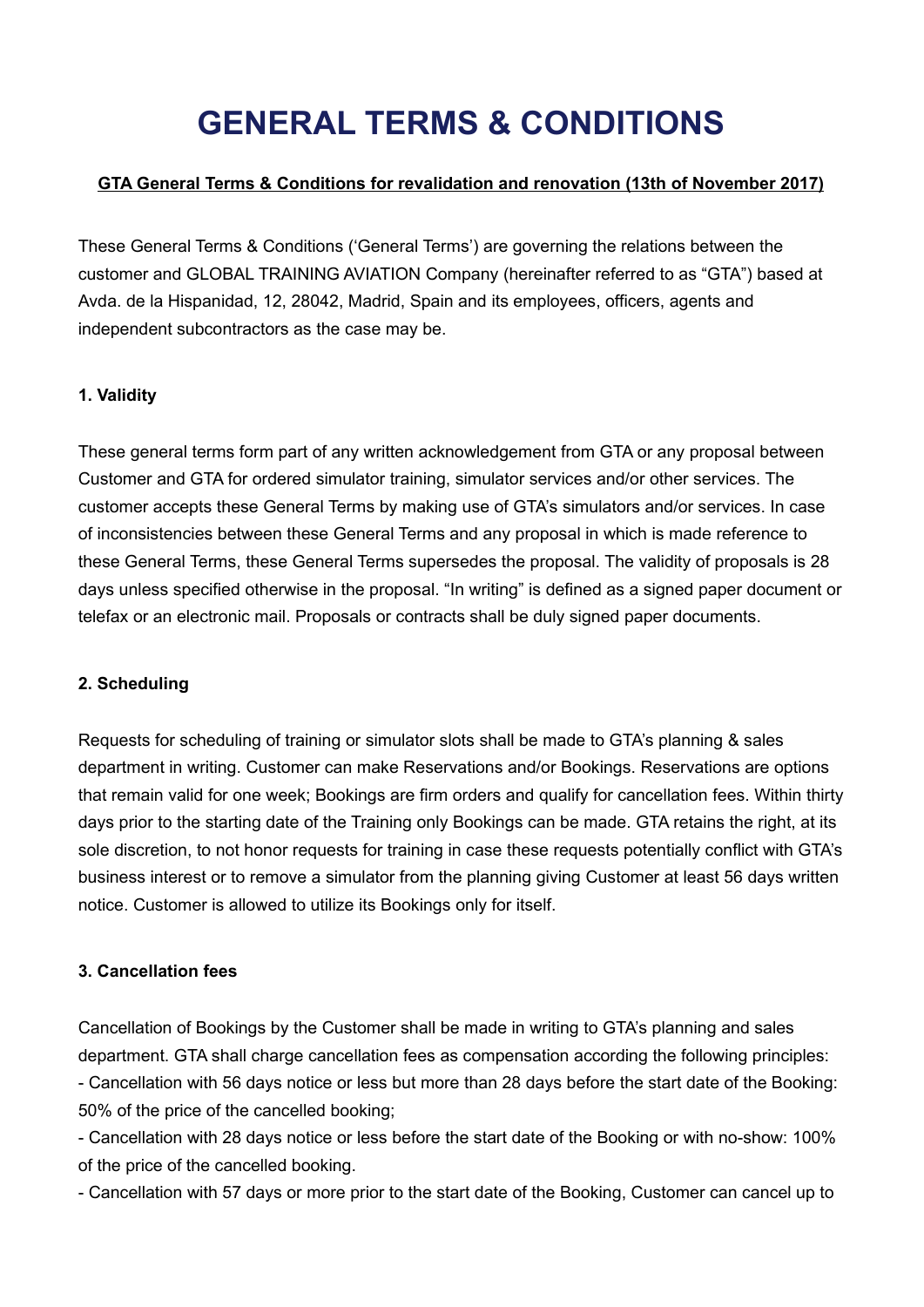20% of its total annual amount of Bookings without charge. In excess of 20% a cancellation fee of 25% is applicable as compensation on all cancelled Bookings.

Shifting of a Booking qualifies as a cancellation and a new Booking. Shifts of already booked training do not qualify as a re-sell.

Shifting of a Booking qualifies as a cancellation and a new Booking.

## **4.Technical downtime**

In case the Customer is unable to use the training equipment, such as flight simulators, etc. due to a technical failure, the customer has the option to decide to continue the training and therewith accepting the failure situation as is, or, to suspend the training. If the Customer suspends the training, Customer will be compensated with the same amount of time as was lost.

# **5. Remedial and/or Excess Training**

a. GTA will make its best professional effort to train Customer so as to meet the applicable proficiency standards; GTA cannot guarantee a successful result.

b. If, after corrective efforts by GTA as part of GTA's normal training standards, Customer to the opinion of GTA requires any remedial and/or excess training in order to successfully complete the training, GTA will, without undue delay, notify Customer of such opinion, while at the same time presenting to Customer the extent of the remedial and/or excess training that GTA considers to be appropriate and the price for such remedial and/or excess training.

c.GTA shall only engage into remedial and/or excess training if authorized so by Customer,

 d. In case Customer does not wish to authorize GTA to engage in remedial and/or excess training, GTA shall, at Customer's choice, either complete the training as is, or stop the training with immediate effect. Any decision by Customer to stop the training shall not release Customer of its obligations to pay for such training.

e. GTA shall also inform Customer if trainee(s), to the opinion of GTA, is not likely to successfully complete the course, even if remedial and/or excess training would be administered. In that case, GTA is entitled to stop the training at any time without any financial reimbursement.

f. Remedial and/or excess training (sessions) will be invoiced at GTA's Catalogue prices.

# **6. Costs**

Customer shall be responsible for all costs related to training or Customer's use of GTA's training equipment, including, but not limited to: all transportation of Customer's personnel and all their living and incidental expenses, any license, certification, validation, approval, permit or any other document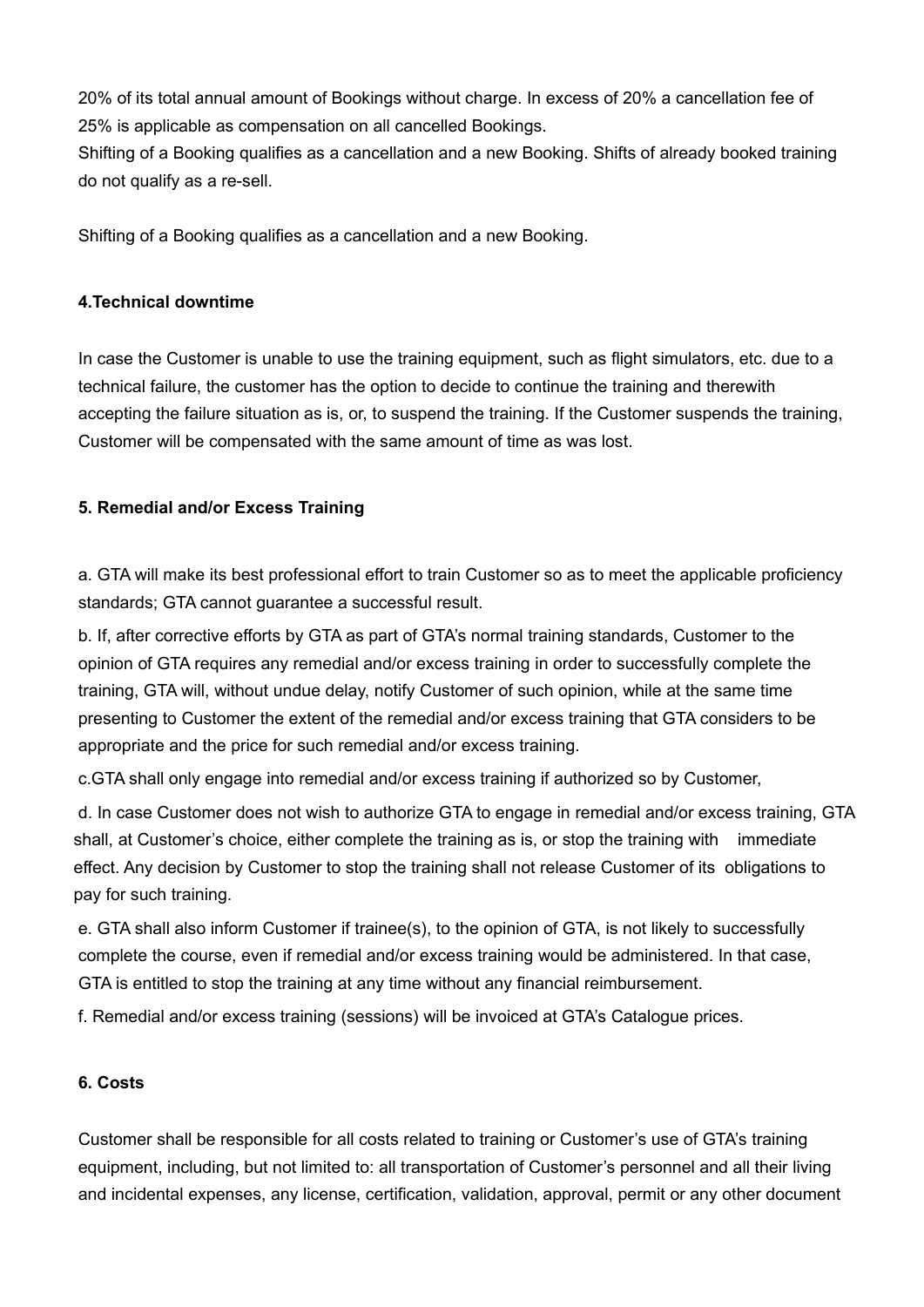and the availability thereof, required by the Civil Aviation Authority, having jurisdiction of Customer, or needed for any other purpose for the performing of the training service, any costs involved for visa, VAT if applicable.

## **7. Crew partner**

The Customer agrees that the service is provided under a "crew concept". GTA includes the service of provisioning a crew partner at no additional cost, unless the crew partner service request is made by the Customer with less than four days to the date of the sessions. Provisioning of a crew partner with less than four days will be charged at 50€ per hour.

## **8. Payments**

GTA will submit invoices to Customer for the amounts due GTA for ordered simulator training, simulator services and/or consultancy services. Payment shall be made in full, minimum seven (7) days prior to the start of the provision of the services regardless any internal procedures applicable with Customer. All costs related to the transfer of the payment are for the account of the Customer. Any payment not made when due shall carry interest at two (2%) percent per month. In addition, failure to pay in time may result in GTA's suspension or withdrawal of the provision of services and allocation of Customers Bookings to other customers. This does not release the Customer of its obligation to pay while all costs arising out of the suspension or withdrawal of the training shall be for the account of the customer. GTA not be made liable in any circumstances to pay any taxes and/or duties that are applicable outside of the countries where GTA performs their training services. The prices stipulated in the Proposal and/or Proposal are exclusive of VAT and are free from all taxes and/or duties that are to be paid by the Customer, if applicable. It is Customer's liability to pay for any taxes and/or duties that are applicable in accordance with the legislation applicable to the Customer. GTA shall not be made liable in any circumstances to pay any taxes and/or duties that are applicable outside of the countries where GTA performs their training services.

## **9. Confidentiality**

Any proposal between Customer and GTA shall be treated by both parties as confidential and shall not be released in whole or in part to any third party without prior written consent of the other party. In case of wet-lease, Customer explicitly authorizes GTA to file and archive specific information of the student, including student's performance during the training. GTA shall not disclose such information to any third party without the prior written consent of an authorized representative of customer with the exception of disclosure to customer's regulatory authority if requested so. With the exception of disclosure to regulatory authorities, customer shall not reproduce, transmit, transcribe, store in a retrieval system or translated into any language in any form by any means, use for customer's own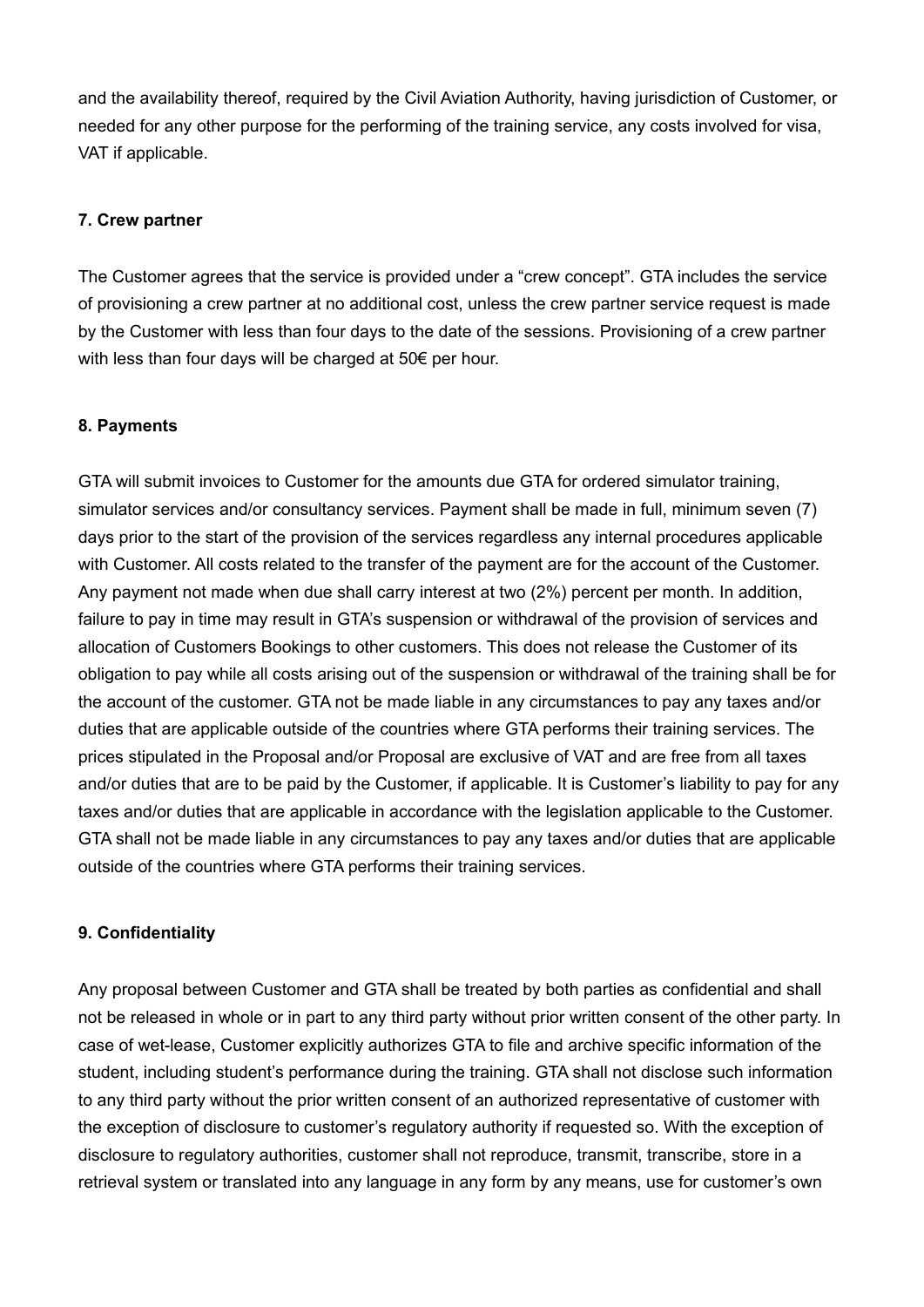purpose, or disclose to any third party, any of GTA's proprietary documentation, unless specifically authorized thereto by an authorized representative of GTA.

## **10**. **Documentation**

Any material that GTA, either uses during the training or distributes to trainees for the purpose of the training, shall be for the sole purpose of such training. Customer shall ascertain that trainees or other individuals working for Customer do not carry or use such material as part of their operational material for operating the aircraft.

## **11. Liability and indemnification**

Customer releases GTA, its associated partners, its employees, its agents and its independent contractors from any liability for, and shall indemnify and hold them harmless from and against, any and all losses, costs, damages, claims or expenses of whatever nature and regardless how caused arising out of or attributable to simulator training, simulator services and/or consultancy services, including the performance of the trainee's, the use of the training equipment by customer, and any other advice, assistance or services provided by GTA to customer, whether or not covered by a proposal or proposal, unless caused by GTA's gross negligence or wilful misconduct.

#### **12. Insurances**

Customer shall maintain any and all insurances cover for its personnel, such as but not limited to insurance covering general liability, personal injury and/or death, expenses relating to medical and dental treatment, loss or damage of personal property and/or property of GTA and liability towards third parties, whereas GTA shall not cover any direct or indirect associated costs or expenses arising out of any of these.

#### **13. Force Majeure**

Parties shall not be responsible for, nor be deemed to be in default on account of delays in the performance of any proposal or these General Terms, regardless of how caused or motivated, where failure to perform or delay in performing is due wholly or in part, directly or indirectly, to any act of force majeure of GTA and/or Customer, as the case may be, as defined in the Spanish Civil Code, including removal of the training equipment from GTA by the owner(s) or rightful claimant(s) of the training equipment.